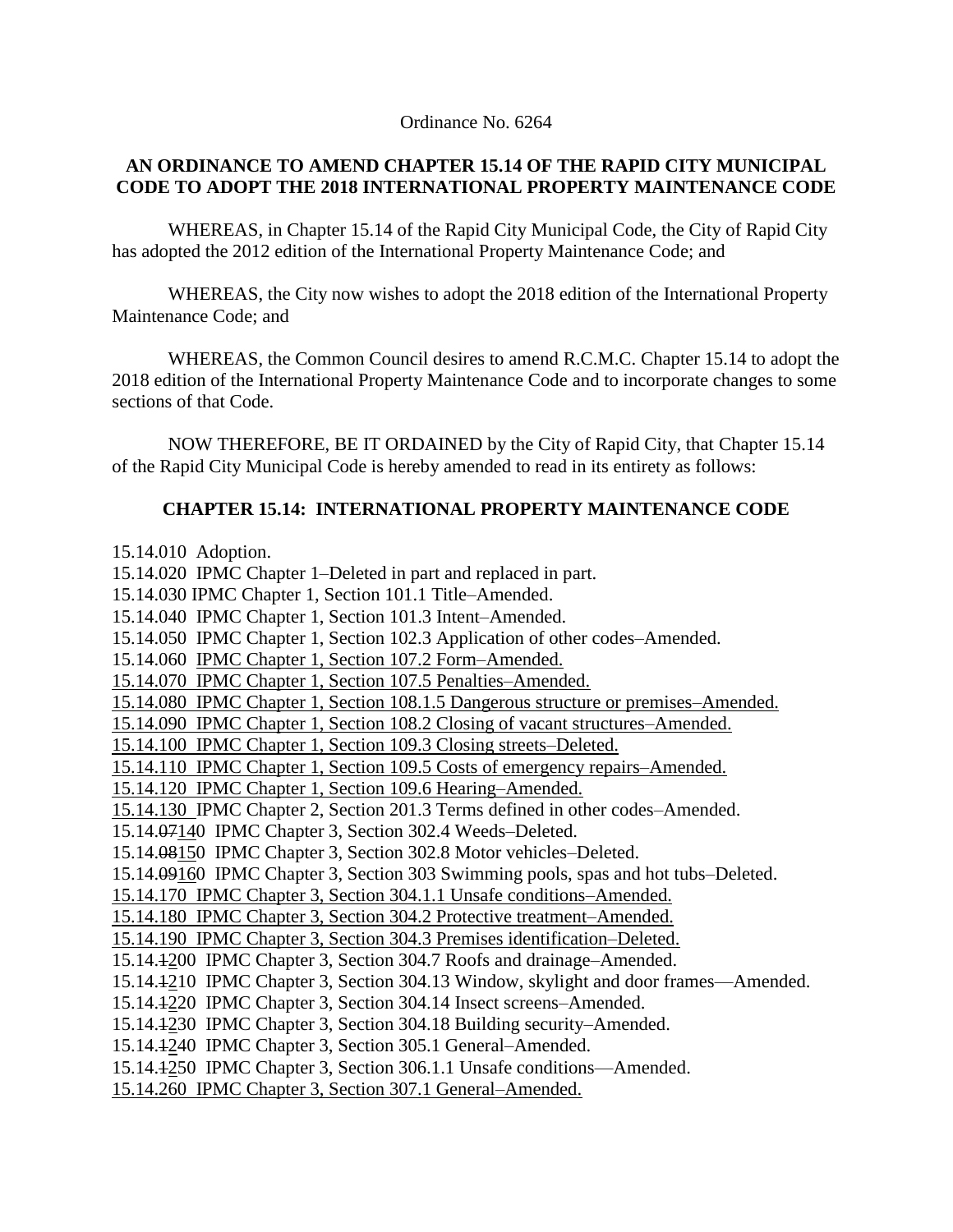15.14.16270 IPMC Chapter 3, Section 308 Rubbish and garbage–Deleted. 15.14.17280 IPMC Chapter 3, Section 309.3 Single occupant–Deleted. 15.14.18290 IPMC Chapter 3, Section 309.4 Multiple occupancy–Deleted. 15.14.19300 IPMC Chapter 3, Section 309.5 Occupant–Deleted. 15.14.310 IPMC Chapter 4, Section 401.3 Alternative devices–Amended. 15.14.320 IPMC Chapter 4, Section 402.2 Common halls and stairways. 15.14.330 IPMC Chapter 4, Section 404.4.2 Access from bedrooms–Amended. 15.14.340 IPMC Chapter 4, Section 404.4.4 Prohibited occupancy–Amended. 15.14.20350 IPMC Chapter 5, Section 501.1 Scope–Amended. 15.14.21360 IPMC Chapter 5, Section 502.5 Public toilet facilities–Amended. 15.14.22370 IPMC Chapter 5, Section 505.1 General–Amended. 15.14.23380 IPMC Chapter 6, Section 601.1 Scope–Amended. 15.14.24390 IPMC Chapter 6, Section 602.2 Residential occupancies—Amended. 15.14.25400 IPMC Chapter 6, Section 602.3 Heat supply—Amended. 15.14.410 IPMC Chapter 6, Section 602.4 Occupiable work spaces—Amended. 15.14.420 IPMC Chapter 6, Section 604.3.1.1 Electrical equipment—Amended. 15.14.430 IPMC Chapter 6, Section 604.3.2.1 Electrical equipment—Amended. 15.14.440 IPMC Chapter 7 – Sections deleted. 15.14.450 IPMC Chapter 7, Section 702.1 General—Amended. 15.14.460 IPMC Chapter 7, Section 702.3 Locked doors—Amended. 15.14.470 IPMC Chapter 7, Section 703 Fire-resistance ratings—Amended.

#### **15.14.010 Adoption.**

There is adopted by the  $\epsilon$ City for the purpose of prescribing regulations for the practical safeguarding of persons and property from hazards arising from housing, and for the removal of blighted structure in populatedion areas, that certain code recommended by the International Code Council known as the International Property Maintenance Code, 20122018 edition, specifically Chapters 1 through 8 thereof. A copy of the same is on file in the office of the City Building Official.

#### **15.14.020 IPMC Chapter 1–Deleted in part and replaced in part.**

 The following sections of IPMC Chapter 1 are hereby deleted and replaced with comparable provisions found in Chapter 15.04 Administration of the Rapid City Municipal Code.

| Section 103 Department of Property Maintenance Inspection |
|-----------------------------------------------------------|
| Section 104 Duties and powers of the code official        |
| Section 105 Approval                                      |
| Section 106 Violations                                    |
| Section 111 Means of appeal                               |
| Section 112 Stop work order                               |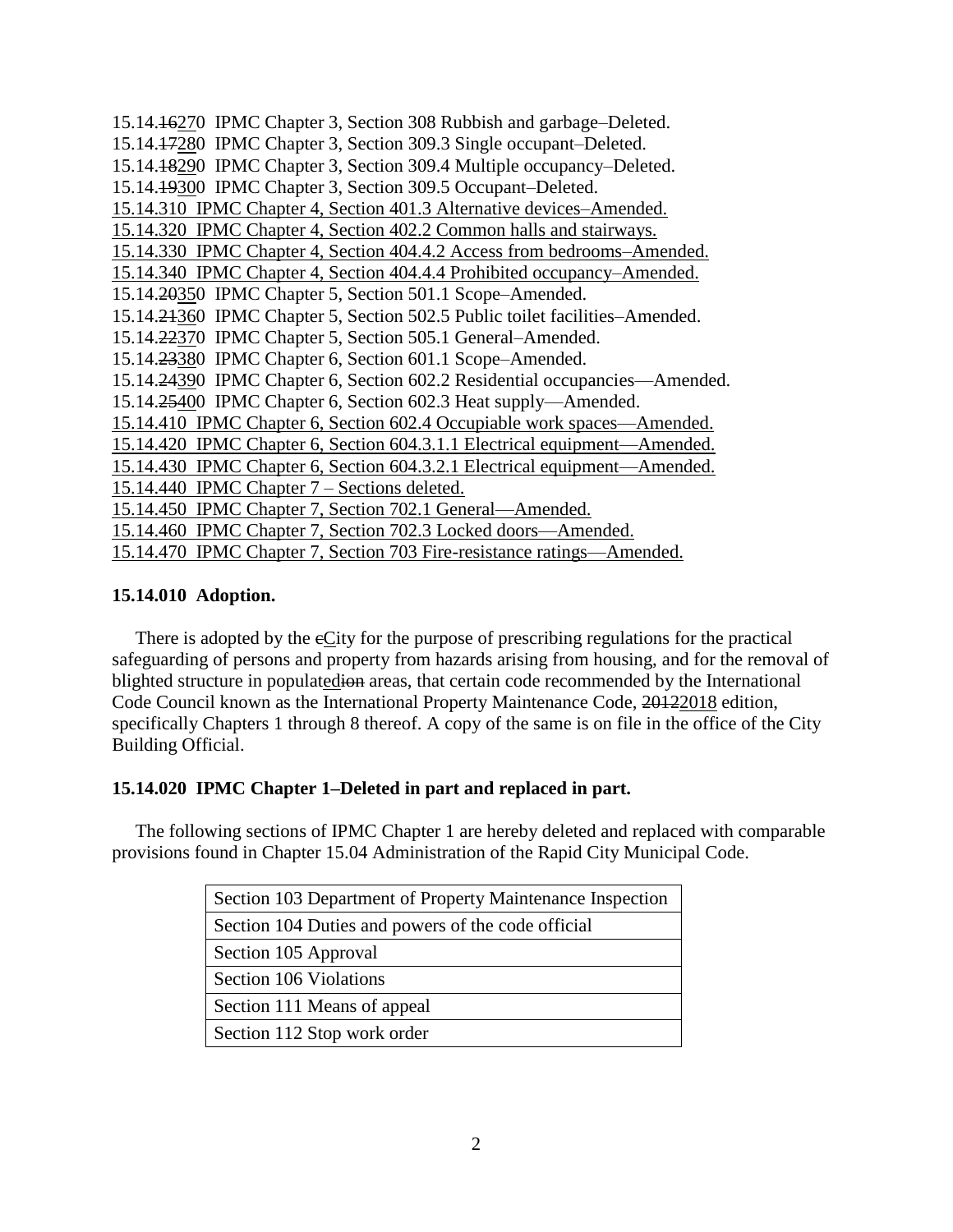Any reference in the entirety of the International Property Maintenance Code to the above sections is hereby deleted and replaced with comparable provisions found in Chapter 15.04 Administration of the Rapid City Municipal Code.

### **15.14.030 IPMC Chapter 1, Section 101.1 Title–Amended.**

IPMC Chapter 1, Section 101.1, Title, is hereby amended to read in its entirety as follows:

 **101.1 Title.** These regulations shall be known as the International Property Maintenance Code of the City of Rapid City, hereinafter referred to as "this code."

# **15.14.040 IPMC Chapter 1, Section 101.3 Intent–Amended.**

IPMC Chapter 1, Section 101.3, Intent, is hereby amended to read in its entirety as follows:

 **101.3 Intent.** This code shall be construed to secure its expressed intent, which is to ensure public health, safety and welfare insofar as they are affected by the continued occupancy and maintenance of structures and premises. Existing structures and premises that do not comply with these provisions shall be altered or repaired to provide a minimum level of health and safety as required herein. Repairs, alterations, additions to and change of occupancy in existing buildings shall comply with the International Building Code and the International Residential CodeRapid City Municipal Code Chapters 15.12 and 15.13.

## **15.14.050 IPMC Chapter 1, Section 102.3 Application of other codes–Amended.**

 IPMC Chapter 1, Section 102.3, Application of other codes, is hereby amended to read in its entirety as follows:

 **102.3 Application of other codes.** Repairs, additions or alterations to a structure, or changes of occupancy, shall be done in accordance with the procedures and provisions of the International Building Code, Rapid City Municipal Code, andincluding the current codes adopted by the City of Rapid City for Building, Residential Contracting, Plumbing, Electrical, Fuel Gas, and Mechanical.

# **15.14.060 IPMC Chapter 1, Section 107.2 Form–Amended.**

IPMC Chapter 1, Section 107.2, Form, is hereby amended to read in its entirety as follows:

**107.2 Form.** Such notice prescribed in Section 107.1 shall be in accordance with all of the following:

1. Be in writing. 2. Include a description of the real estate sufficient for identification. 3. Include a statement of the violation or violations and why the notice is being issued.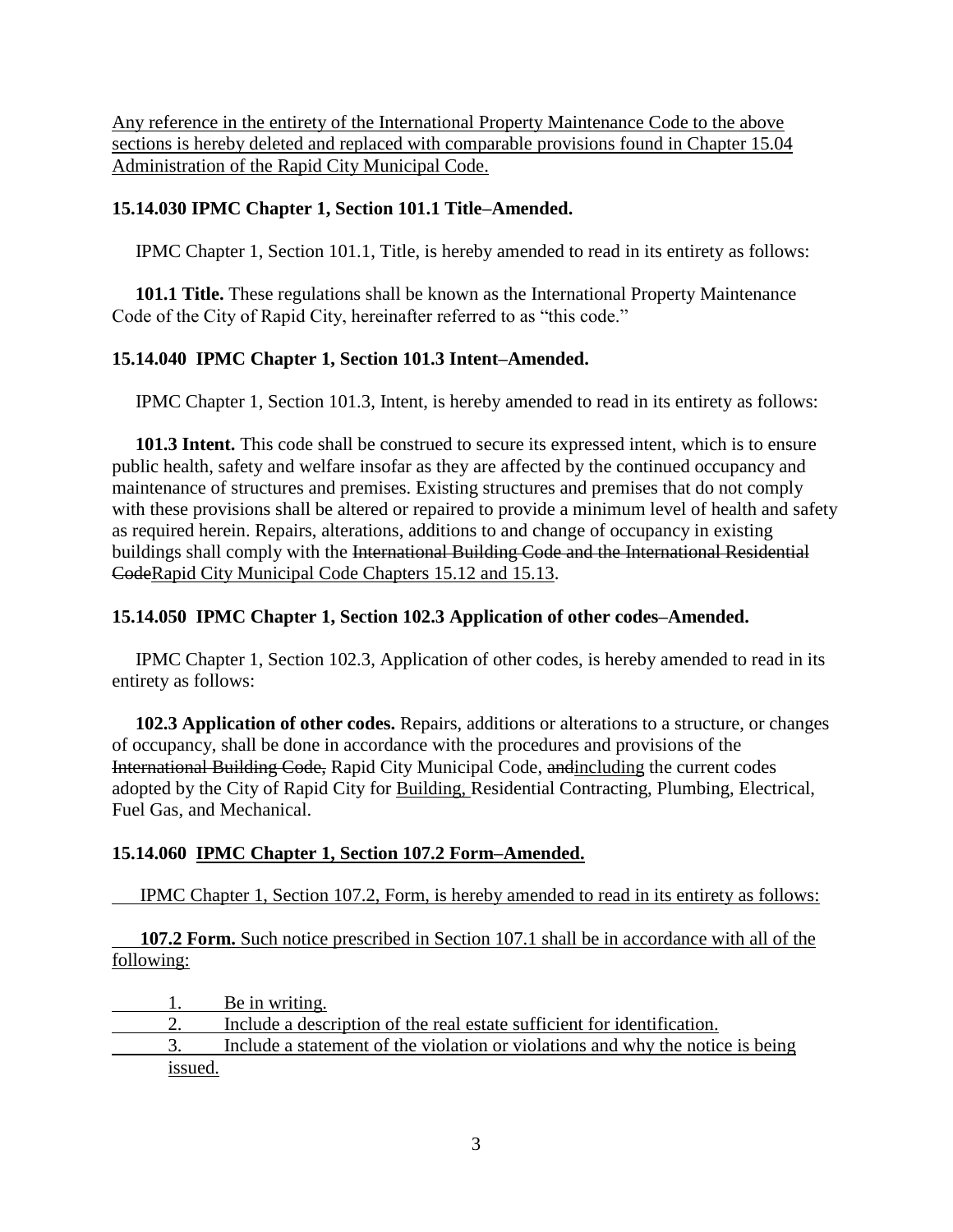4. Include a correction order allowing a reasonable time to make the repairs and improvements required to bring the dwelling unit, fence, wall, garage, shed, carport, manufactured home, appurtenances, sign, or structure into compliance with the provisions of this code.

5. Inform the property owner or owner's authorized agent of the right to appeal. 6. Include a statement of the right to file a lien.

### **15.14.070 IPMC Chapter 1, Section 107.5 Penalties–Amended.**

IPMC Chapter 1, Section 107.5, Penalties, is hereby amended to read in its entirety as follows:

**107.5 Penalties.** Penalties for noncompliance with orders and notices shall be as set forth in Rapid City Municipal Code Section 15.04.320.

## **15.14.080 IPMC Chapter 1, Section 108.1.5 Dangerous structure or premises–Amended.**

IPMC Chapter 1, Section 108.1.5, Dangerous structure or premises, is hereby amended to read in its entirety as follows:

**108.1.5 Dangerous structure or premises.** For the purpose of this code, any structure or premises that has any or all of the conditions or defects described as follows shall be considered to be dangerous:

- 1. Any door, aisle, passageway, stairway, exit or other means of egress that does not conform to the approved building or fire code of the jurisdiction as related to the requirements for existing buildings.
	- The walking surface of any aisle, passageway, stairway, exit or other means of egress is so warped, worn loose, torn or otherwise unsafe as to not provide safe and adequate means of egress.
- 3. Any portion of a building, structure or appurtenance that has been damaged by fire, earthquake, wind, flood, deterioration, neglect, abandonment, vandalism or by any other cause to such an extent that it is likely to partially or completely collapse, or to become detached or dislodged.
	- 4. Any portion of a building, or any member, appurtenance or ornamentation on the exterior thereof that is not sufficient strength or stability, or is not so anchored, attached or fastened in a place so as to be capable of resisting natural or artificial loads of one and one-half the original designed value.
		- 5. The building or structure, or part of the building or structure, because of dilapidation, deterioration, decay, faulty construction, the removal or movement of some portion of the ground necessary for the support, or for any other reason, is likely to partially or completely collapse, or some portion of the foundation or underpinning of the building or structure is likely to fail or give way.
	- 6. The building or structure, or any portion thereof, is clearly unsafe for its use and occupancy.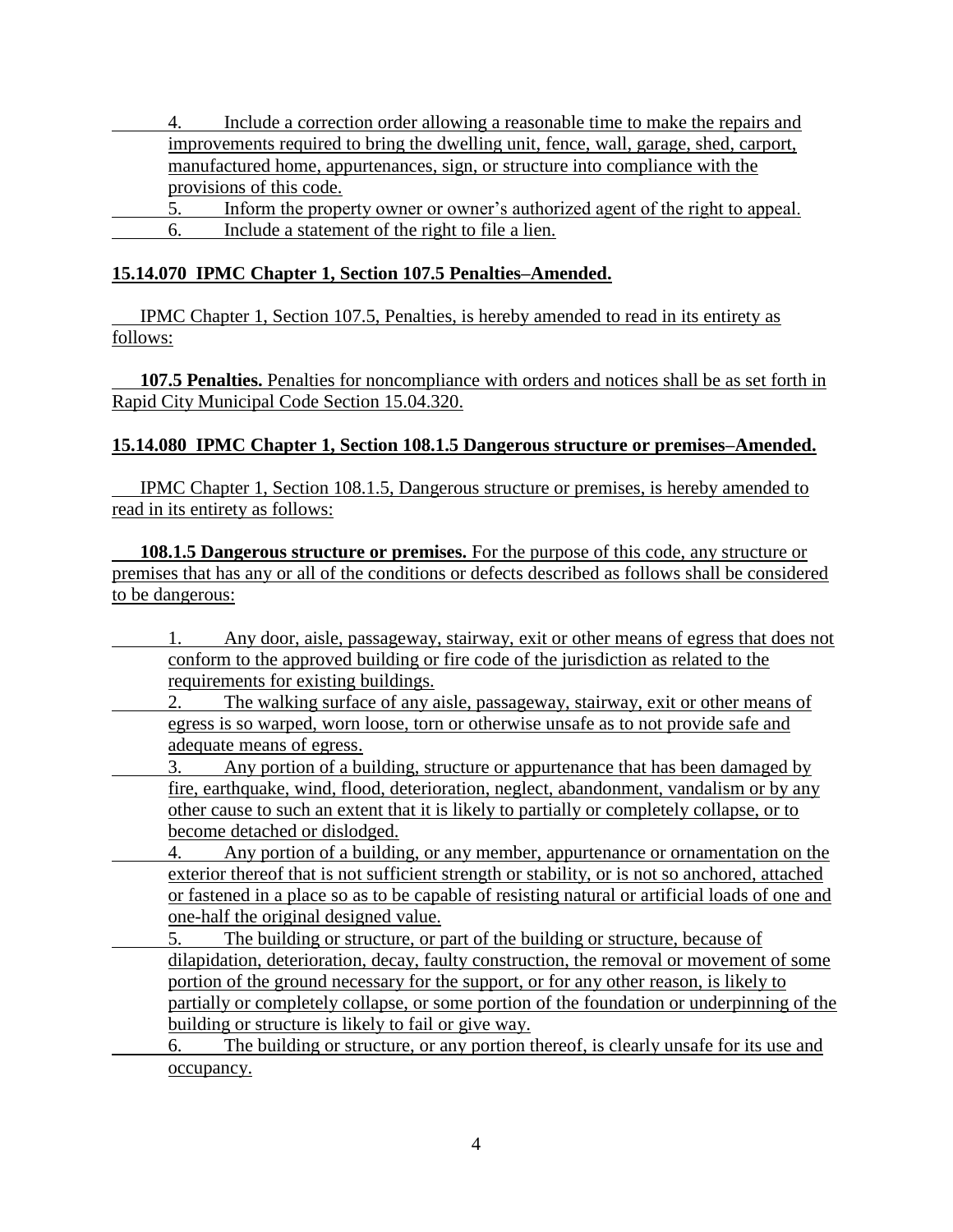7. The building or structure is neglected, damaged, dilapidated, unsecured or abandoned so as to become an attractive nuisance to children who might play in the building or structure to their danger, becomes a harbor for vagrants, criminals, or immoral persons, or enables persons to resort to the building or structure for committing a nuisance or an unlawful act.

- 8. Any building or structure has been constructed exists or is maintained in violation of any specific requirement or prohibition applicable to such building or structure provided by the approved building or fire code of the jurisdiction, or of any law or ordinance to such an extent as to present either a substantial risk of fire, building collapse or any other threat to life and safety.
	- 9. A building or structure, used or intended to be used for dwelling purposes, because of inadequate maintenance, dilapidation, decay, damage, faulty construction or arrangement, inadequate light, ventilation, mechanical or plumbing system, or otherwise, is determined by the code official to be unsanitary, unfit for human habitation or in such a condition that is likely to cause sickness or disease.
- 10. Any building or structure, because of lack of sufficient or proper fire-resistancerated construction, fire protection systems, electrical system, fuel connections, mechanical system, plumbing system or other cause, is determined by the code official to be a threat to life or health.
	- 11. Any portion of a building remains on a site after the demolition or destruction of the building or structure or whenever any building or structure is abandoned so as to constitute such building or portion thereof as an attractive nuisance or hazard to the public.
- 12. Any dwelling or occupied structure which contains debris, waste, merchandise or equipment piled so high that it obstructs egress or makes passage difficult.
- 13. Any dwelling or occupied structure containing foul waste or foul debris, which is foul from moisture, rotting organic materials, human or animal waste, or any other substance, that would cause or has caused the premises to be unsanitary and hazardous to human health if occupied.

# **15.14.090 IPMC Chapter 1, Section 108.2 Closing of vacant structures–Amended.**

 IPMC Chapter 1, Section 108.2, Closing of vacant structures defined in other codes, is hereby amended to read in its entirety as follows:

**108.2 Closing vacant structures.** If the structure is vacant and unfit for human habitation and occupancy, and is not in danger of structural collapse, the code official is authorized to post a placard of condemnation on the premises and order the structure closed up so as not to be an attractive nuisance. Upon failure of the owner or owner's authorized agent to close up the premises within the time specified in the order, the code official shall cause the premises to be closed and secured through any available public agency or by contract or arrangement by private persons and the cost thereof shall be charged against the real estate upon which the structure is located and shall be a lien upon such real estate and may be collected by any other legal resource.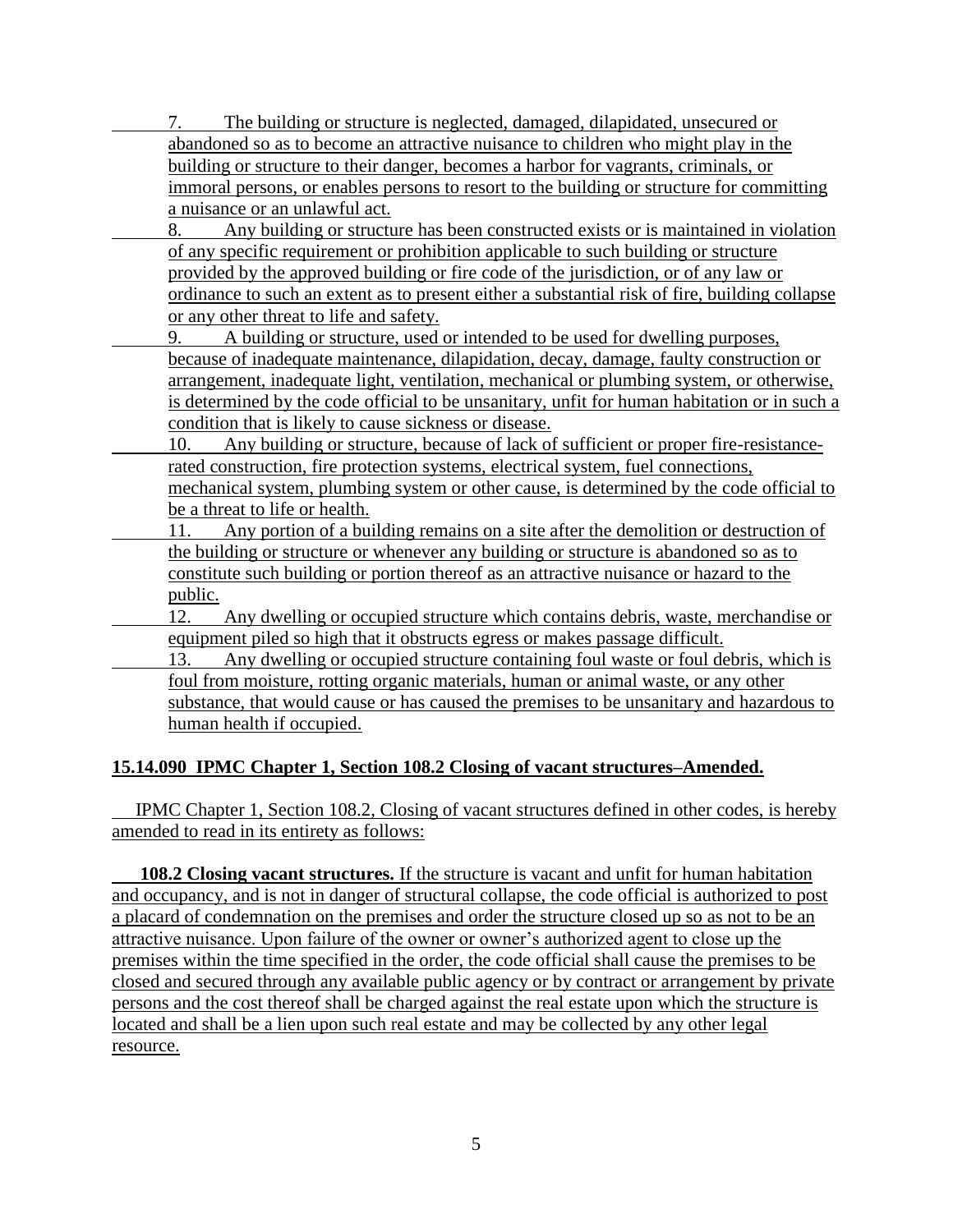**108.2.1 Authority to disconnect service utilities.** The code official shall have the authority to authorize disconnection of utility service to the building, structure or system regulated by this code and the referenced codes and standards set forth in Section 102.7 in case of emergency where necessary to eliminate an immediate hazard to life or property or where such utility connection has been made without approval. The code official shall notify the serving utility and, whenever possible, the owner or owner's authorized agent and occupant of the building, structure or service system of the decision to disconnect prior to taking such action. If not notified prior to disconnection, the owner, owner's authorized agent or occupant of the building structure or service system shall be notified in writing as soon as practical thereafter.

#### **15.14.100 IPMC Chapter 1, Section 109.3 Closing streets–Deleted.**

IPMC Chapter 1, Section 109.3, Closing streets, is hereby deleted in its entirety.

#### **15.14.110 IPMC Chapter 1, Section 109.5 Costs of emergency repairs–Amended.**

IPMC Chapter 1, Section 109.5, Costs of emergency repairs, is hereby amended to read in its entirety as follows:

 **109.5 Costs of emergency repairs.** Costs incurred in the performance of emergency work shall be paid by the jurisdiction. The legal counsel of the jurisdiction may institute appropriate action against the owner of the premises or owner's authorized agent where the unsafe structure is or was located for the recovery of such costs.

### **15.14.120 IPMC Chapter 1, Section 109.6 Hearing–Amended.**

IPMC Chapter 1, Section 109.6, Hearing, is hereby amended to read in its entirety as follows:

**109.6 Hearing.** Any person ordered to take emergency measures shall comply with such order forthwith. Any person aggrieved by such an order shall thereafter, upon petition directed to the appeals board, be afforded a hearing as described in Rapid City Municipal Code Chapter 15.04.

#### **15.14.130 IPMC Chapter 2, Section 201.3 Terms defined in other codes–Amended.**

 IPMC Chapter 2, Section 201.3, Terms defined in other codes, is hereby amended to read in its entirety as follows:

 **201.3 Terms defined in other codes.** Where terms are not defined in this code and are defined in other codes, such as the International Building Code, and International Fire Code, as adopted in the Rapid City Municipal Code, and the current codes adopted by the City of Rapid City for Residential Contracting, Plumbing, Electrical, Fuel Gas, and Mechanical, such terms shall have the meanings ascribed to them as stated in those codes.

#### **15.14.07140 IPMC Chapter 3, Section 302.4 Weeds–Deleted.**

IPMC Chapter 3, Section 302.4, Weeds, is hereby deleted in its entirety.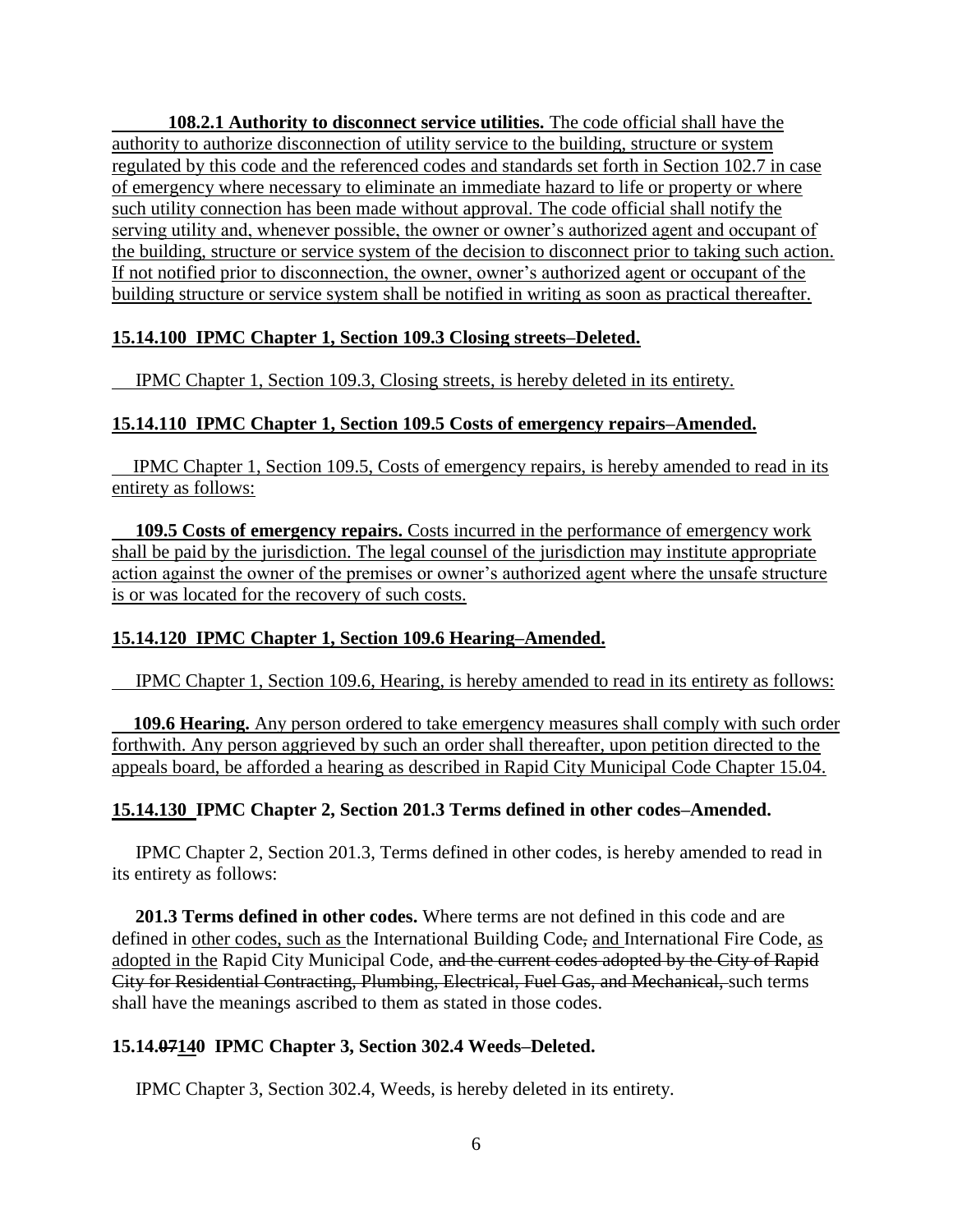#### **15.14.08150 IPMC Chapter 3, Section 302.8 Motor vehicles–Deleted.**

IPMC Chapter 3, Section 302.8, Motor vehicles, is hereby deleted in its entirety.

#### **15.14.09160 IPMC Chapter 3, Section 303 Swimming pools, spas and hot tubs–Deleted.**

 IPMC Chapter 3, Section 303, Swimming pools, spas and hot tubs, is hereby deleted in its entirety.

#### **15.14.170 IPMC Chapter 3, Section 304.1.1 Unsafe conditions–Amended.**

 IPMC Chapter 3, Section 304.1.1, Unsafe conditions, is hereby amended to read in its entirety as follows:

**304.1.1 Unsafe conditions.** The following conditions shall be determined as unsafe and shall be repaired or replaced to comply with Rapid City Municipal Code Titles 8 and 15 as required for existing buildings:

1. The nominal strength of any structural member is exceeded by nominal loads, the load effects or the required strength.

2. The anchorage of the floor or roof to walls or columns, and of walls and columns to foundations is not capable of resisting all nominal loads or load effects.

3. Structures or components thereof that have reached their limit state.

4. Siding and masonry joints including joints between the building envelope and the perimeter of windows, doors and skylights are not maintained, weather resistant or water tight.

Structural members that have evidence of deterioration or that are not capable of safely supporting all nominal loads and load effects.

6. Foundation systems that are not firmly supported by footings, are not plumb and free from open cracks and breaks, are not properly anchored or are not capable of supporting all nominal loads and resisting all load effects.

7. Exterior walls that are not anchored to supporting and supported elements or are not plumb and free of holes, cracks or breaks and loose or rotting materials, are not properly anchored or are not capable of supporting all nominal loads and resisting all load effects.

8. Roofing or roofing components that have defects that admit rain, roof surfaces with inadequate drainage, or any portion of the roof framing that is not in good repair with signs of deterioration, fatigue or without proper anchorage and incapable of supporting all nominal loads and resisting all load effects.

9. Flooring and flooring components with defects that affect serviceability or flooring components that show signs of deterioration or fatigue, are not properly anchored or are incapable of supporting all nominal loads and resisting all load effects.

10. Veneer, cornices, belt courses, corbels, trim, wall facings and similar decorative features not property anchored or that are anchored with connections not capable of supporting all nominal loads and resisting all load effects.

11. Overhang extensions or projections including, but not limited to, trash chutes, canopies, marquees, signs, awnings, fire escapes, standpipes and exhaust ducts not properly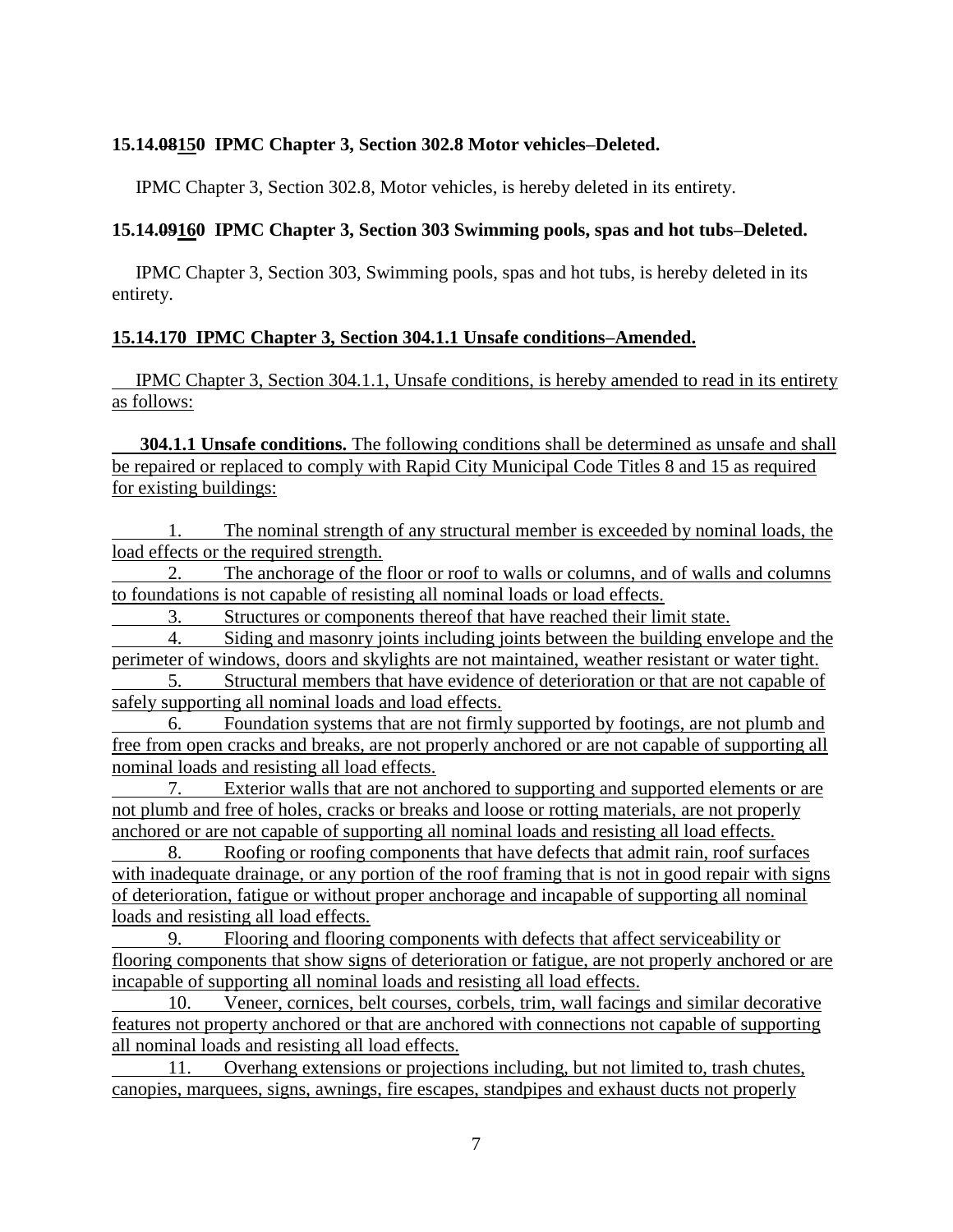anchored or that are anchored with connections not capable of supporting all nominal loads and resisting all load effects.

12. Exterior stairs, decks, porches, balconies and all similar appurtenances attached thereto, including guards and handrails, are not structurally sound, not properly anchored or that are anchored with connections not capable of supporting all nominal loads and resisting all load effects.

13. Chimneys, cooling towers, smokestacks and similar appurtenances not structurally sound or not properly anchored, or that are anchored with connections not capable of supporting all nominal loads and resisting all load effects.

14. If exterior walls do not have required fire separation distance.

### **15.14.180 IPMC Chapter 3, Section 304.2 Protective treatment–Amended.**

 IPMC Chapter 3, Section 304.2, Protective treatment, is hereby amended to read in its entirety as follows:

 **304.2 Protective treatment.** Exterior surfaces, including but not limited to, doors, door and window frames, cornices, porches, trim, balconies, decks and fences, shall be maintained in good condition. Exterior wood surfaces, other than decay-resistant woods, shall be protected from the elements and decay by painting or other protective covering or treatment. Peeling, flaking and chipped paint shall be eliminated and surfaces repainted. Siding and masonry joints, as well as those between the building envelope and the perimeter of windows, doors and skylights, shall be maintained weather resistant and water tight. Metal surfaces subject to rust or corrosion shall be coated to inhibit such rust and corrosion, and surfaces with rust or corrosion shall be stabilized and coated to inhibit future rust and corrosion. Oxidation stains shall be removed from exterior surfaces. Fire resistant materials shall be maintained.

### **15.14.190 IPMC Chapter 3, Section 304.3 Premises identification–Deleted.**

**IPMC Chapter 3, Section 304.3, Premises identification, is hereby deleted in its entirety.** 

### **15.14.1200 IPMC Chapter 3, Section 304.7 Roofs and drainage–Amended.**

 IPMC Chapter 3, Section 304.7, Roofs and drainage, is hereby amended to read in its entirety as follows:

 **304.7 Roofs and drainage.** The roof and flashing shall be sound, tight and not have defects that admit rain. Roof drainage shall be adequate to prevent dampness or deterioration in the walls or interior portion of the structure. Roof drains, gutters and downspouts shall be maintained in good repair and free from obstructions. Roof water shall not be discharged in a manner that creates a public nuisance. Roofs and reroofing shall comply with the International Building Code Chapter 15 or the International Residential Code Chapter 9.

### **15.14.1210 IPMC Chapter 3, Section 304.13 Window, skylight and door frames–Amended.**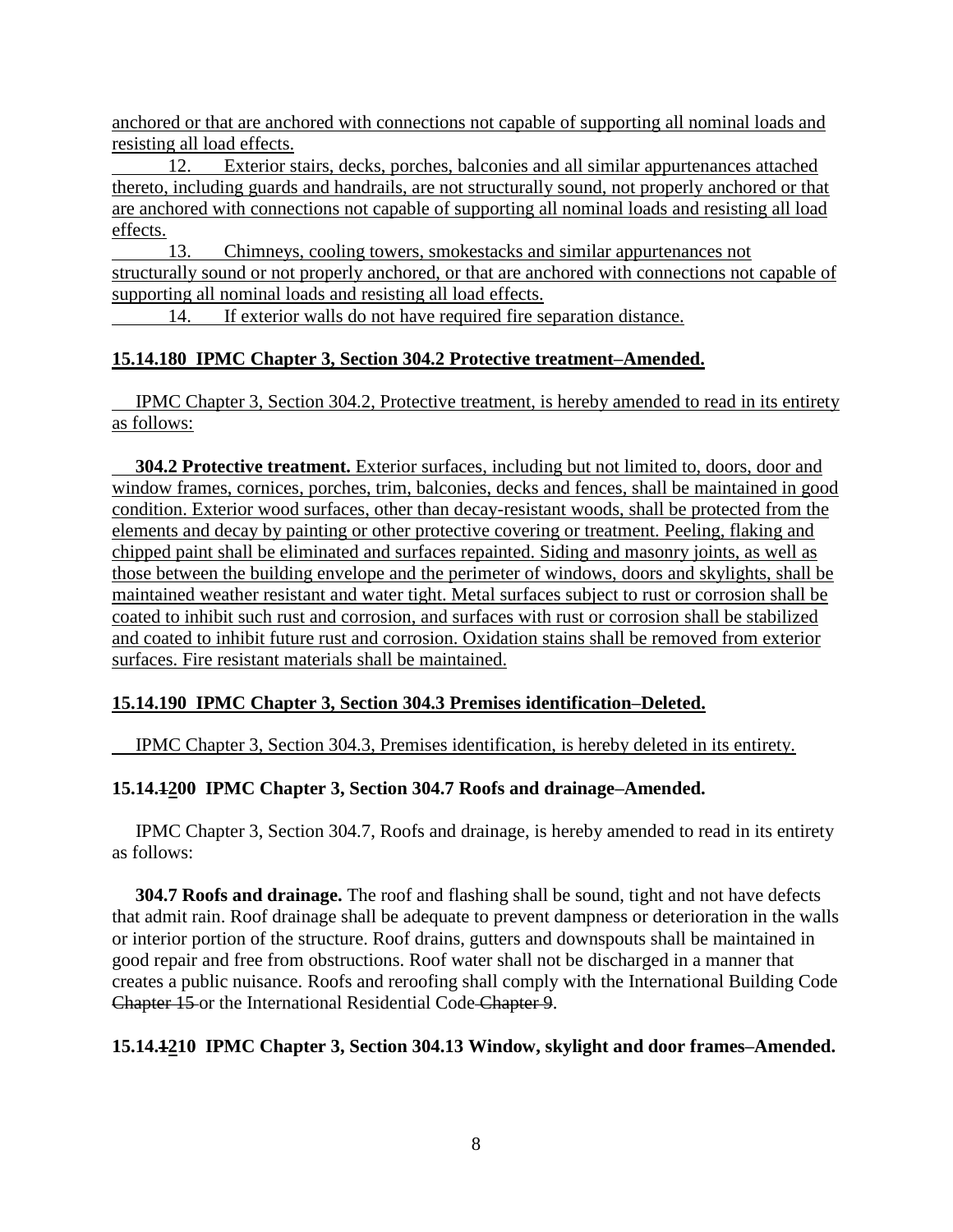**IPMC Chapter 3, Section 304.13, Window, skylight and door frames, is hereby amended to** read in its entirety as follows:

 **304.13 Window, skylight and door frames.** Every window, skylight, door and frame shall be kept in sound condition, good repair and weather tight.

**304.13.1 Glazing.** All glazing materials shall be maintained free from cracks and holes.

**304.13.2 Openable windows.** Every window, other than a fixed window, shall be easily openable and capable of being held in position by window hardware.

**304.13.3 Garage doors and frames.** Every garage door and frame shall be kept in a sound condition, good repair and weather tight. Garage doors shall be easily openable and shall be capable of being held in open position by door hardware.

**304.13.4 Garage doors.** Garage doors shall be readily opened and closed. Garage doors shall be equipped so as to secure the unit(s) from unauthorized entry.

#### **15.14.1220 IPMC Chapter 3, Section 304.14 Insect screens–Amended.**

 IPMC Chapter 3, Section 304.14, Insect screens, is hereby amended to read in its entirety as follows:

 **304.14 Insect screens.** During the period from May 1 to October 1, every door, window and other outside opening required for ventilation of habitable rooms, food preparation areas, food service areas or any areas where products to be included or utilized in food for human consumption are processed, manufactured, packaged or stored shall be supplied with approved tightly fitting screens of not less than 16 mesh per inch (16 mesh per 25 mm), and every screen door used for insect control shall have a self-closing device in good working condition.

 **Exception:** Screens shall not be required where other approved means, such as air curtains or insect repellent fans, are employed.

#### **15.14.1230 IPMC Chapter 3, Section 304.18 Building security–Amended.**

 IPMC Chapter 3, Section 304.18, Building security, is hereby amended to read in its entirety as follows:

 **304.18 Building security.** Doors, windows or hatchways for dwelling units, room units or housekeeping units shall be provided with devices designed to provide security for the occupants and property within as in compliance with Section 702.3.

**304.18.1 Doors.** Doors providing access to a dwelling unit, rooming unit or housekeeping unit that is rented, leased or let shall be equipped with a deadbolt lock designed to be readily openable from the side from which egress is to be made without the need for keys, special knowledge or effort and shall have a minimum lock throw of 1 inch (25mm). Such deadbolt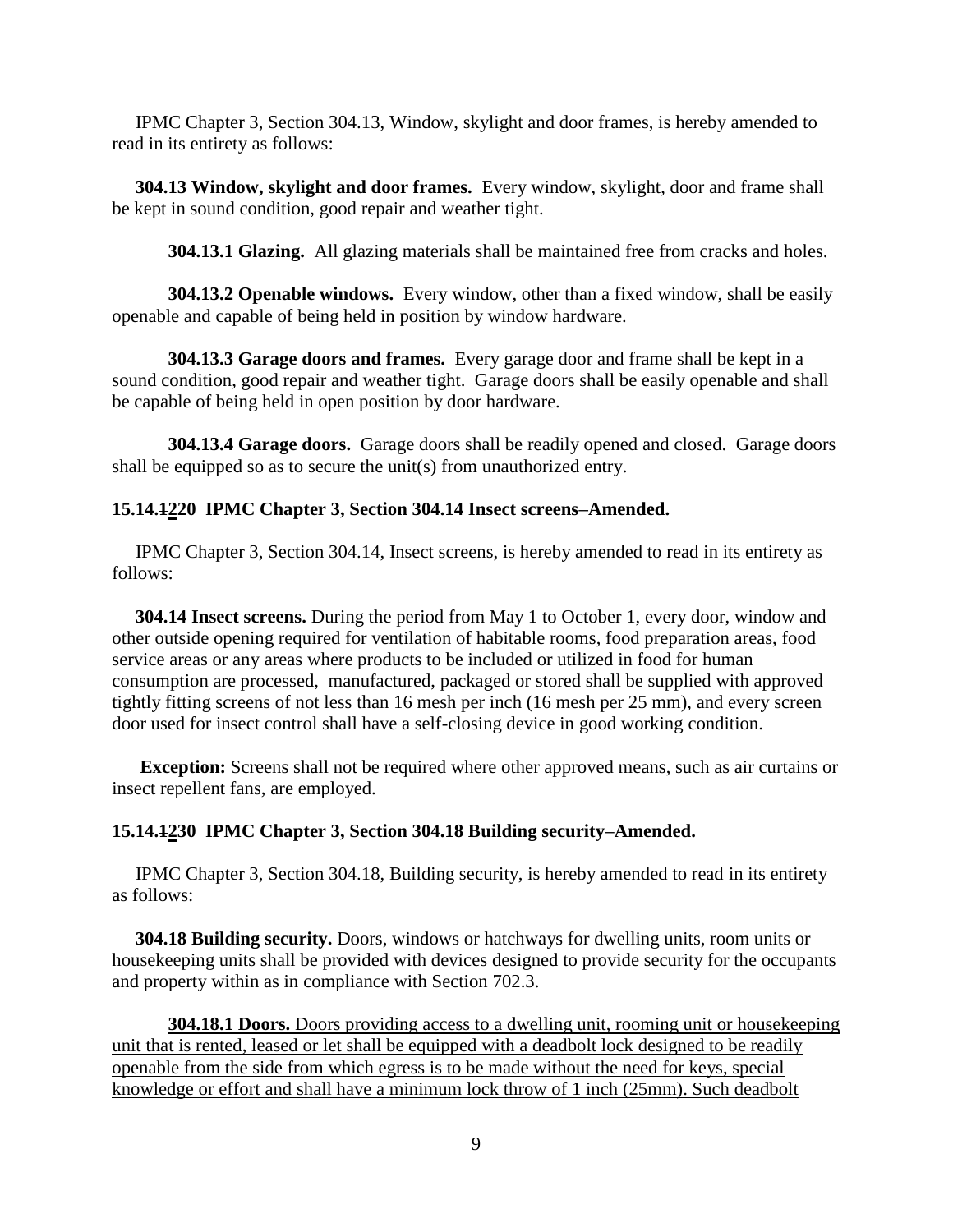locks shall be installed according to the manufacturer's specifications and maintained in good working order. For the purpose of this section, a sliding bolt shall not be considered an acceptable deadbolt lock.

**304.18.2 Windows.** Operable windows shall be equipped with a window sash locking device.

**304.18.3 Basement hatchways.** Basement hatchways that provide access to a dwelling unit, rooming unit or housekeeping unit that is rented, leased or let shall be equipped with devices that secure the units from unauthorized entry.

# **15.14.1240 IPMC Chapter 3, Section 305.1 General–Amended.**

IPMC Chapter 3, Section 305.1, General, is hereby amended to read in its entirety as follows:

 **305.1 General.** The interior of a structure and equipment therein shall be maintained in good repair, structurally sound and in a sanitary condition. Occupants shall keep that part of the structure which they occupy or control in a clean and sanitary condition. Every owner of a structure shall maintain, in a clean and sanitary condition, the shared or public areas of the structure and exterior property.

**305.1.1 Unsafe Conditions.** The following conditions shall be determined as unsafe and shall be repaired or replaced to comply with Rapid City Municipal Code Title 15:

1. The nominal strength of any structural member is exceeded by nominal loads, the load effects or the required strength.

The anchorage of the floor or roof to walls or columns, and of walls and columns to foundations is not capable of resisting all nominal loads or load effects.

3. Structures or components thereof that have reached their limit state.

4. Structural members are incapable of supporting nominal loads and load effects.

5. Stairs, steps, landings, balconies and all similar walking surfaces, including guards and handrails, are not structurally sound, not properly anchored or are anchored with connections not capable of supporting all nominal loads and resisting all load effects, or do not comply with sections regarding stairs, steps, landings, balconies, and all similar walking surfaces of either the International Building Code or the International Residential Code as adopted in the Rapid City Municipal Code.

6. Foundation systems that are not firmly supported by footings, are not plumb and free from open cracks and breaks, are not properly anchored, or are not capable of supporting all nominal loads and resisting all load effects.

# **15.14.1250 IPMC Chapter 3, Section 306.1.1 Unsafe conditions–Amended.**

 IPMC Chapter 3, Section 306.1.1, Unsafe conditions, is hereby amended to omit the reference to the International Existing Building Code.read in its entirety as follows: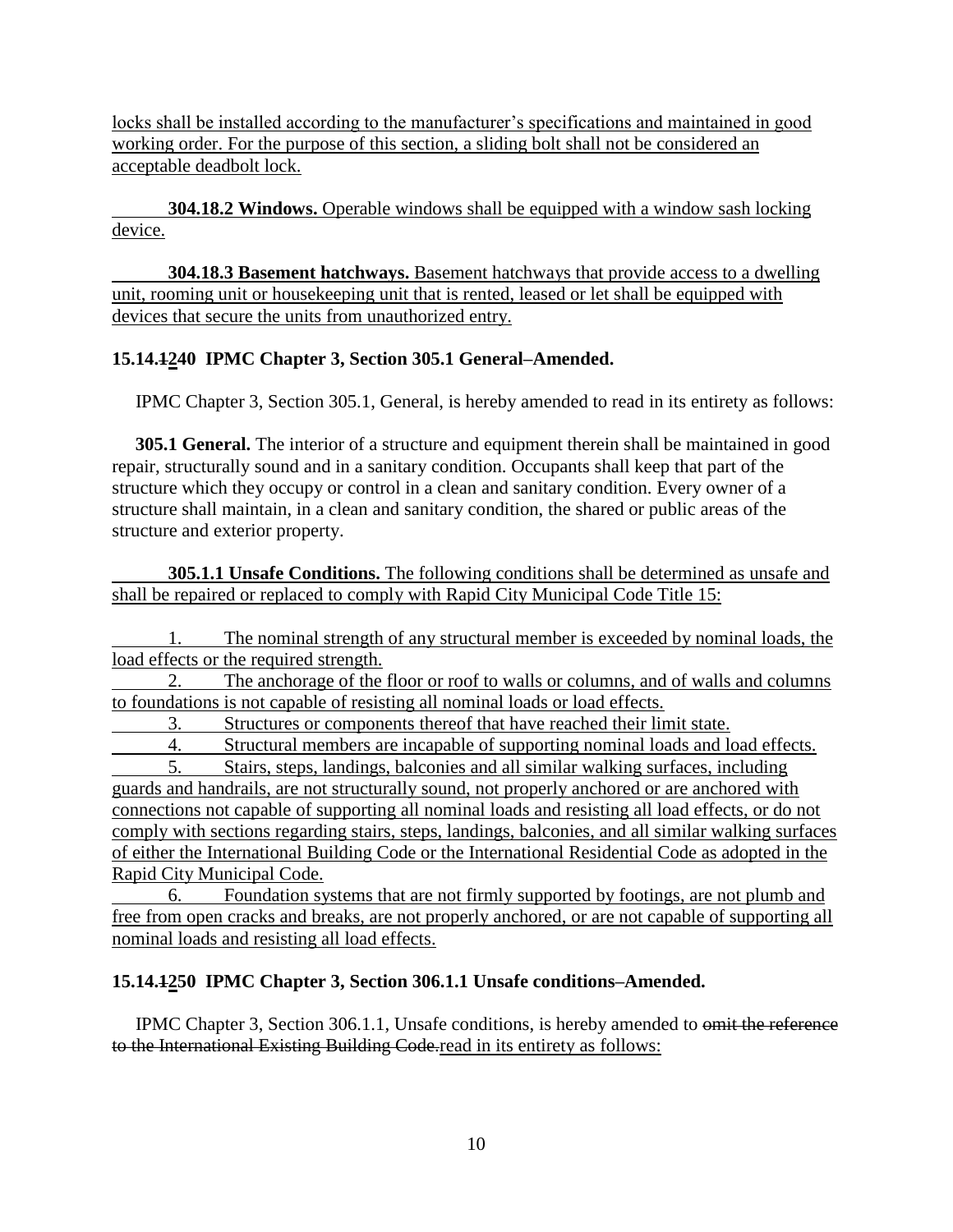**306.1.1 Unsafe conditions.** Where any of the following conditions cause the component or system to be beyond its limit state, the component or system shall be determined to be unsafe and shall be repaired or replaced to comply with Rapid City Municipal Code Titles 8 and 15 as required for existing buildings:

1. Soils that have been subjected to any of the following conditions: 1.1. Collapse of footing or foundation system. 1.2. Damage to footing, foundation, concrete or other structural element due to soil expansion. 1.3. Adverse effects to the design strength of footing, foundation, concrete or other structural element due to a chemical reaction from the soil. 1.4. Inadequate soil as determined by a geotechnical investigation. 1.5. Where the allowable bearing capacity of the soil is in doubt. 1.6. Adverse effects to the footing, foundation, concrete or other structural element due to the ground water table. 2. Concrete that has been subjected to any of the following conditions: 2.1. Deterioration. 2.2. Ultimate deformation. 2.3. Fractures. 2.4. Fissures. 2.5. Spalling. 2.6. Exposed reinforcement. 2.7. Detached, dislodged or failing connections. 3. Aluminum that has been subjected to any of the following conditions: 3.1. Deterioration 3.2. Corrosion. 3.3. Elastic deformation. 3.4. Ultimate deformation. 3.5. Stress or strain cracks. 3.6. Joint fatigue. 3.7. Detached, dislodged or failing connections. 4. Masonry that has been subjected to any of the following conditions: 4.1. Deterioration. 4.2. Ultimate deformation. 4.3. Fractures in masonry or mortar joints. 4.4. Fissures in masonry or mortar joints. 4.5. Spalling. 4.6. Exposed reinforcement. 4.7. Detached, dislodged or failing connections. 5. Steel that has been subjected to any of the following conditions: 5.1. Deterioration. 5.2. Elastic deformation. 5.3. Ultimate deformation. 5.4. Metal fatigue. 5.5. Detached, dislodged or failing connections.

6. Wood that has been subjected to any of the following conditions: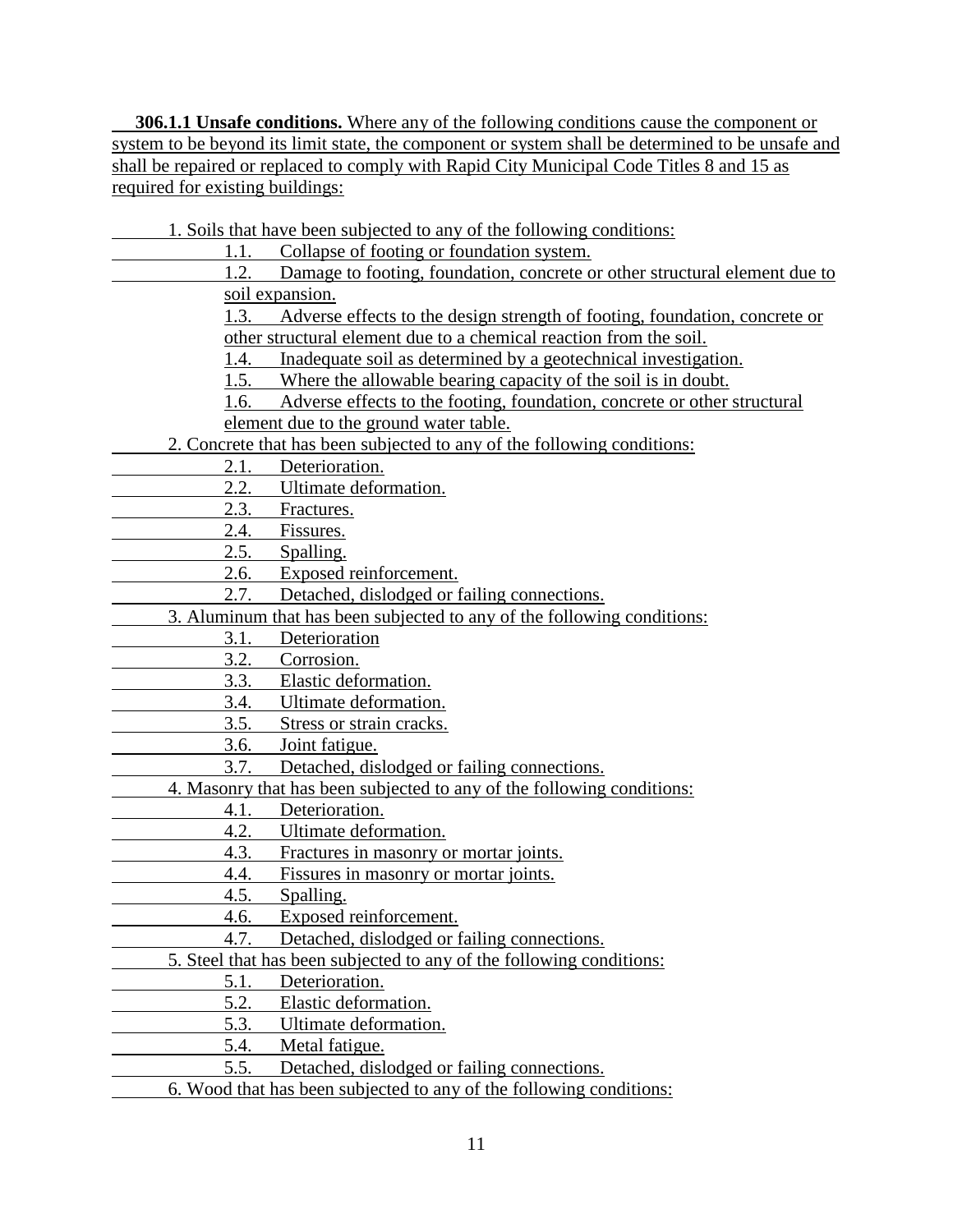| 6.1. | Ultimate deformation.                          |
|------|------------------------------------------------|
| 6.2. | Deterioration.                                 |
| 6.3. | Damage from insects, rodents and other vermin. |
| 6.4. | Fire damage beyond charring.                   |
| 6.5. | Significant splits and checks.                 |
| 6.6. | Horizontal shear cracks.                       |
| 6.7. | Vertical shear cracks.                         |
| 6.8. | Inadequate support.                            |
| 6.9. | Detached, dislodged or failing connections.    |
| 6.10 | Excessive cutting and notching.                |

### **15.14.260 IPMC Chapter 3, Section 307.1 General–Amended.**

IPMC Chapter 3, Section 307.1 General**,** is hereby amended to read in its entirety as follows:

**307.1 General.** Every exterior and interior flight of stairs having more than four risers shall have a handrail on one side of the stair and every open portion of stair, landing, balcony, porch, deck, ramp or other walking surface that is more than 30 inches (762 mm) above the floor or grade below shall have guards. Handrails shall be not less than 30 inches (762 mm) in height or more than 42 inches (1067 mm) in height measured vertically above the nosing of the tread or above the finished floor of the landing or walking surfaces. Guards shall not be less than 30 inches (762 mm) in height above the floor of the landing, balcony, porch, deck, or ramp or other walking surface.

Exceptions: Guards shall not be required where exempted by the International Building Code as adopted in the Rapid City Municipal Code.

### **15.14.16270 IPMC Chapter 3, Section 308 Rubbish and garbage–Deleted.**

IPMC Chapter 3, Section 308, Rubbish and garbage, is hereby deleted in its entirety.

### **15.14.17280 IPMC Chapter 3, Section 309.3 Single occupant–Deleted.**

IPMC Chapter 3, Section 309.3, Single occupant, is hereby deleted in its entirety.

#### **15.14.18290 IPMC Chapter 3, Section 309.4 Multiple occupancy–Deleted.**

IPMC Chapter 3, Section 309.4, Multiple occupancy, is hereby deleted in its entirety.

#### **15.14.19300 IPMC Chapter 3, Section 309.5 Occupant–Deleted.**

IPMC Chapter 3, Section 309.5, Occupant, is hereby deleted in its entirety.

### **15.14.310 IPMC Chapter 4, Section 401.3 Alternative devices–Amended.**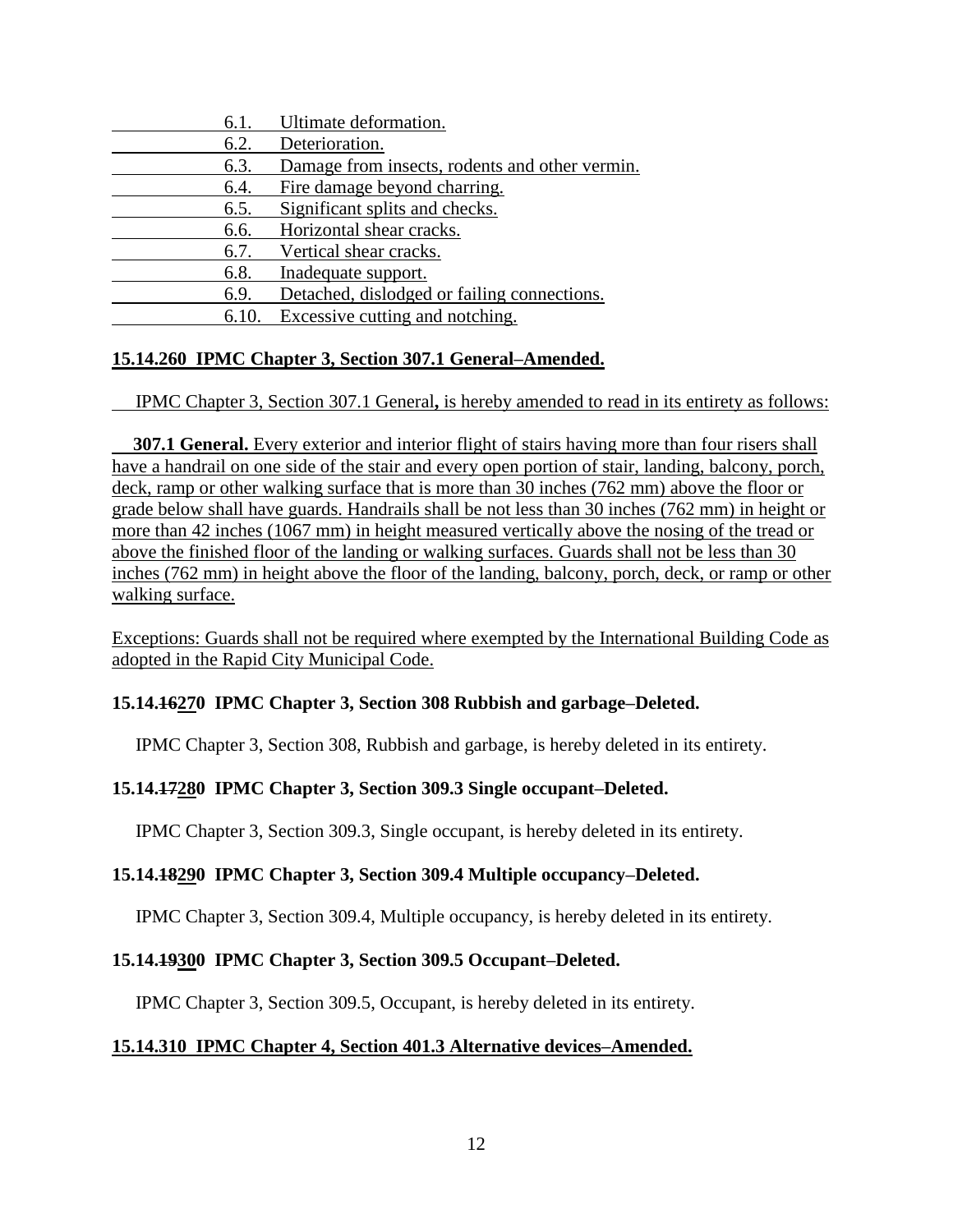IPMC Chapter 4, Section 401.3, Alternative devices, is hereby amended to read in its entirety as follows:

**401.3 Alternative devices.** In lieu of the means for natural light and ventilation herein prescribed, artificial light or mechanical ventilation complying with Rapid City Municipal Code Titles 8 and 15 shall be permitted.

# **15.14.320 IPMC Chapter 4, Section 402.2 Common halls and stairways.**

 IPMC Chapter 4, Section 402.2, Common halls and stairways, is hereby amended to read in its entirety as follows:

 **402.2 Common halls and stairways.** Every common hall and stairway in residential occupancies, except those in one- and two-family dwellings, shall be lighted at all times with a light source providing not less than 4.5 lumens for each square foot of floor area (47.37 lumens for each m²). In other than residential occupancies, interior means of egress, exterior means of egress, and stairways shall be illuminated (at all times the building space served by the means of egress is occupied) with not less than 1.02 lumens for each square foot of floor area (11 lumens for each m²) at floors, landings, and treads.

# **15.14.330 IPMC Chapter 4, Section 404.4.2 Access from bedrooms–Amended.**

 IPMC Chapter 4, Section 404.4.2, Access from bedrooms, is hereby amended to read in its entirety as follows:

 **404.4.2 Access from bedrooms.** Bedrooms shall not constitute the only means of access to other bedrooms or habitable spaces and shall not serve as the only means of egress from other habitable spaces.

Exceptions:

1. Units that contain fewer than two bedrooms. 2. Units that are fire sprinkler protected.

# **15.14.340 IPMC Chapter 4, Section 404.4.4 Prohibited occupancy–Amended.**

 IPMC Chapter 4, Section 404.4.4, Prohibited occupancy, is hereby amended to read in its entirety as follows:

 **404.4.4 Prohibited occupancy.** Kitchens, uninhabitable spaces, and areas without proper egress shall not be used for sleeping purposes.

## **15.14.20350 IPMC Chapter 5, Section 501.1 Scope–Amended.**

IPMC Chapter 5, Section 501.1, Scope, is hereby amended to read in its entirety as follows: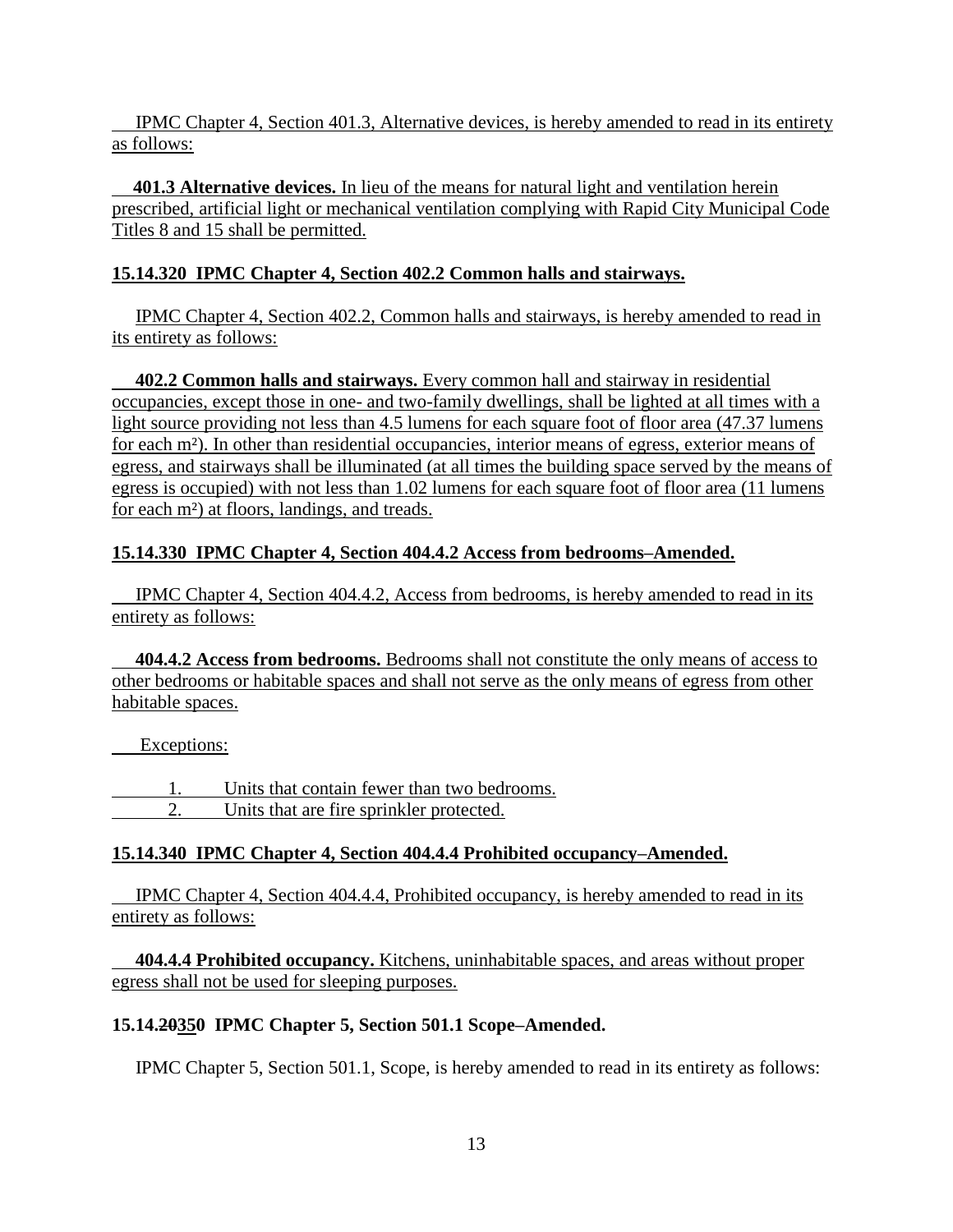**501.1 Scope.** Plumbing facilities and fixture requirements shall be governed by the current plumbing codes adopted by the South Dakota State Plumbing Commission with revisions and the City of Rapid City.

#### **15.14.21360 IPMC Chapter 5, Section 502.5 Public toilet facilities–Amended.**

 IPMC Chapter 5, Section 502.5, Public toilet facilities, is hereby amended to read in its entirety as follows:

 **502.5 Public toilet facilities.** Public toilet facilities shall be maintained in a safe sanitary and working condition in accordance with the current codes adopted by the City of Rapid City for Plumbing. Except for periodic maintenance or cleaning, public access and use shall be provided to the toilet facilities at all times during occupancy of the premises.

#### **15.14.22370 IPMC Chapter 5, Section 505.1 General–Amended.**

IPMC Chapter 5, Section 505.1, General, is hereby amended to read in its entirety as follows:

 **505.1 General.** Every sink, lavatory, bathtub or shower, drinking fountain, water closet or other plumbing fixture shall be properly connected to either a public water system or to an approved private water system. All kitchen sinks, lavatories, laundry facilities, bathtubs and showers shall be supplied with hot or tempered and cold running water in accordance with the current codes adopted by the City of Rapid City for Plumbing.

#### **15.14.23380 IPMC Chapter 6, Section 601.1 Scope–Amended.**

IPMC Chapter 6, Section 601.1, Scope, is hereby amended to read in its entirety as follows:

 **601.1 Scope.** Mechanical, electrical and plumbing requirements will be governed by the current Mechanical, Fuel Gas, Electrical and Plumbing codes adopted by the City of Rapid City.

#### **15.14.24390 IPMC Chapter 6, Section 602.2 Residential occupancies–Amended.**

 IPMC Chapter 6, Section 602.2, Residential occupancies, is hereby amended to read in its entirety as follows:

 **602.2 Residential occupancies.** Dwellings shall be provided with heating facilities capable of maintaining a room temperature 68ºF (20ºC) in all habitable rooms, bathrooms and toilet rooms based on the winter outdoor design temperature for the locality indicated in Appendix D of the International Plumbing Code. Cooking appliances shall not be used, nor shall portable unvented fuel-burning space heaters be used, as a means to provide required heating.

Exception: In areas where the average monthly temperature is above 30°F (-1°C), a minimum temperature of 65ºF (18ºC) shall be maintained.

#### **15.14.25400 IPMC Chapter 6, Section 602.3 Heat supply—Amended.**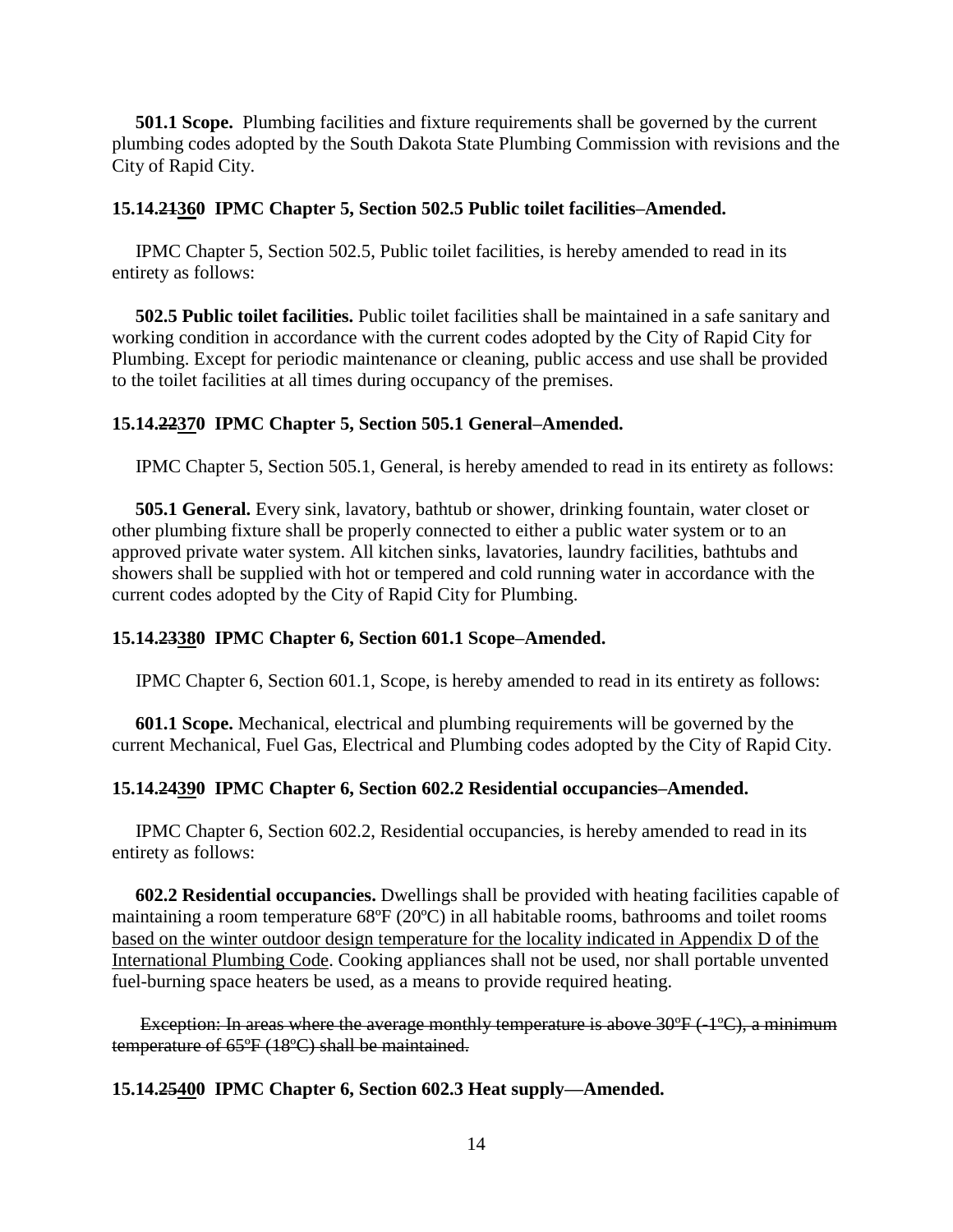IPMC Chapter 6, Section 602.3, Heat supply, is hereby amended to read in its entirety as follows:

 **602.3 Heat supply.** Every owner and operator of any building who rents, leases or lets one or more dwelling units or sleeping units on terms, either expressed or implied, to furnish heat to the occupants thereof shall supply heat during the period from October 1 to May 1 to maintain a minimum temperature of 68ºF (20ºC) in all habitable rooms, bathrooms and toilet rooms.

### **15.14.410 IPMC Chapter 6, Section 602.4 Occupiable work spaces—Amended.**

 IPMC Chapter 6, Section 602.4, Occupiable work spaces, is hereby amended to read in its entirety as follows:

 **602.4 Occupiable work spaces.** Indoor occupiable work spaces shall be supplied with heat during the period from October 1 to May 1 to maintain a minimum temperature of 65ºF (18ºC) during the period the spaces are occupied.

### **Exceptions:**

1. Processing, storage and operation areas that require cooling or special temperature conditions.

2. Areas in which persons are primarily engaged in vigorous physical activities.

# **15.14.420 IPMC Chapter 6, Section 604.3.1.1 Electrical equipment—Amended.**

 IPMC Chapter 6, Section 604.3.1.1, Electrical equipment, is hereby amended to read in its entirety as follows:

 **604.3.1.1 Electrical equipment.** Electrical distribution equipment, motor circuits, power equipment, transformers, wire, cable, flexible cords, wiring devices, ground fault circuit interrupters, surge protectors, molded case circuit breakers, low-voltage fuses, luminaires, ballasts, motors and electronic control, signaling and communication equipment that have been exposed to water shall be replaced in accordance with the provisions of the Rapid City Municipal Code Titles 8 and 15.

**Exception:** The following equipment shall be allowed to be repaired where an inspection report from the equipment manufacturer or approved manufacturer's representative indicates that the equipment has not sustained damage that requires replacement:

|    | Enclosed switches, rated not more than 600 volts or less. |
|----|-----------------------------------------------------------|
|    | Busway, rated not more than 600 volts.                    |
| 3. | Panelboards, rated not more than 600 volts.               |
|    | Switchboards, rated not more than 600 volts.              |
| 5. | Fire pump controllers, rated not more than 600 volts.     |
| h. | Manual and magnetic motor controllers.                    |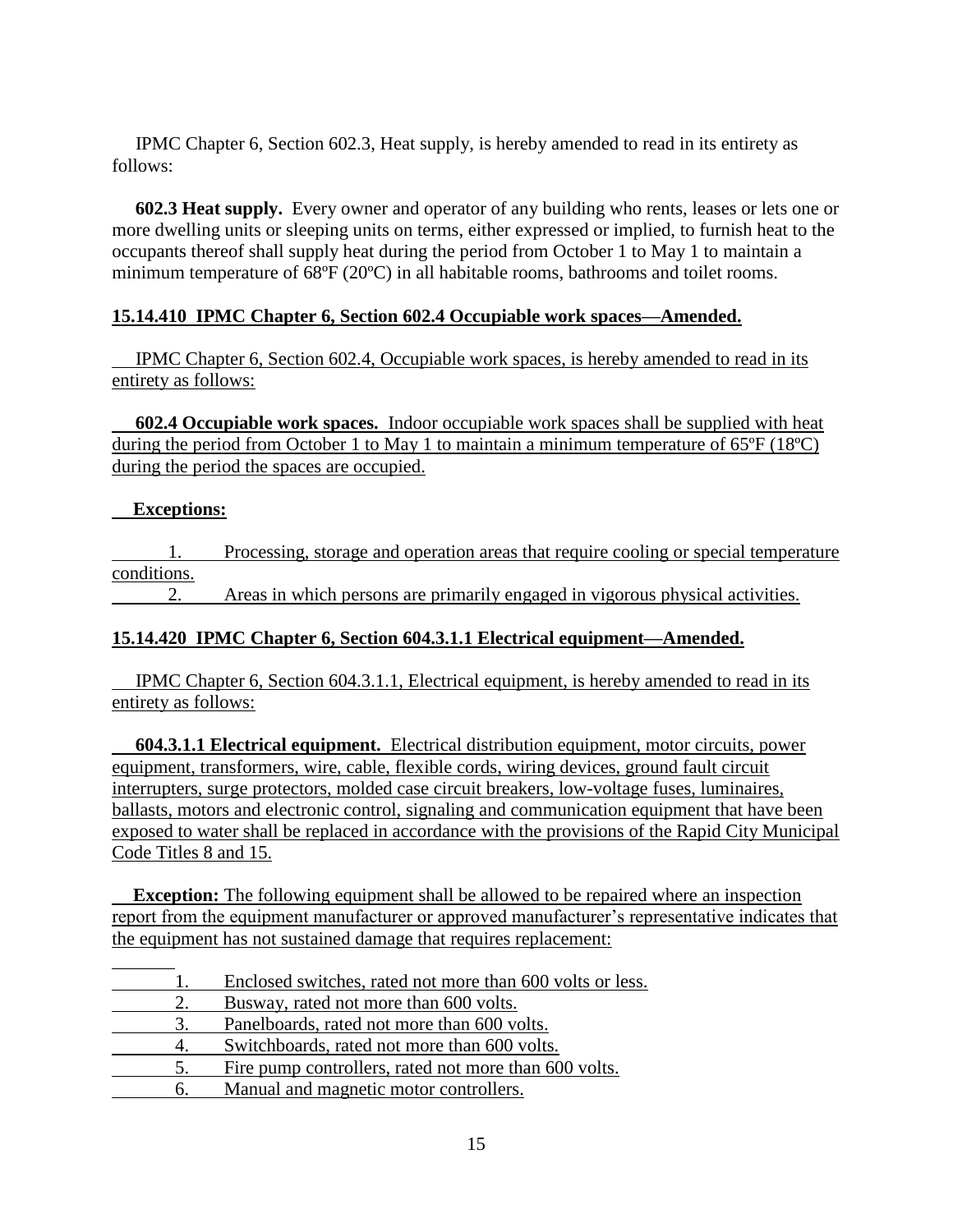7. Motor control centers.

8. Alternating current high-voltage circuit breakers.

- 9. Low-voltage power circuit breakers.
- 10. Protective relays, meters and current transformers.
- 11. Low- and medium-voltage switchgear.
- 12. Liquid-filled transformers.

13. Cast-resin transformers.

14. Wire or cable that is suitable for wet locations and whose ends have not been exposed to water.

15. Wire or cable, not containing fillers, that is suitable for wet locations and whose ends have not been exposed to water.

16. Luminaires that are listed as submersible.

17. Motors.

18. Electronic control, signaling and communication equipment.

### **15.14.430 IPMC Chapter 6, Section 604.3.2.1 Electrical equipment—Amended.**

 IPMC Chapter 6, Section 604.3.2.1, Electrical equipment, is hereby amended to read in its entirety as follows:

 **604.3.1.1 Electrical equipment.** Electrical switches, receptacles and fixtures, including furnace, water heating, security system and power distribution circuits, that have been exposed to fire, shall be replaced in accordance with the provisions of the Rapid City Municipal Code Titles 8 and 15.

**Exception:** Electrical switches, receptacles and fixtures that shall be allowed to be repaired where an inspection report from the equipment manufacturer or approved manufacturer's representative indicates that the equipment has not sustained damage that requires replacement.

### **15.14.440 IPMC Chapter 7 – Sections deleted.**

The following sections of IPMC Chapter 7, are hereby deleted in their entirety.

| Section 704.1 Inspection, testing and maintenance.           |
|--------------------------------------------------------------|
| Section 704.2 Standards.                                     |
| Section 704.3.1 Emergency impairments.                       |
| Section 704.4.2 Removal of existing occupant-use hose lines. |
| Section 704.4.3 Termination of monitoring service.           |
| Section 704.5.1 Fire department connection access.           |
| Section 704.6 Single- and multiple-station smoke alarms.     |
| Section 704.7 Single- and multiple-station smoke alarms.     |
| Section 705 Carbon Monoxide Alarms and Detection             |
|                                                              |

### **15.14.450 IPMC Chapter 7, Section 702.1 General—Amended.**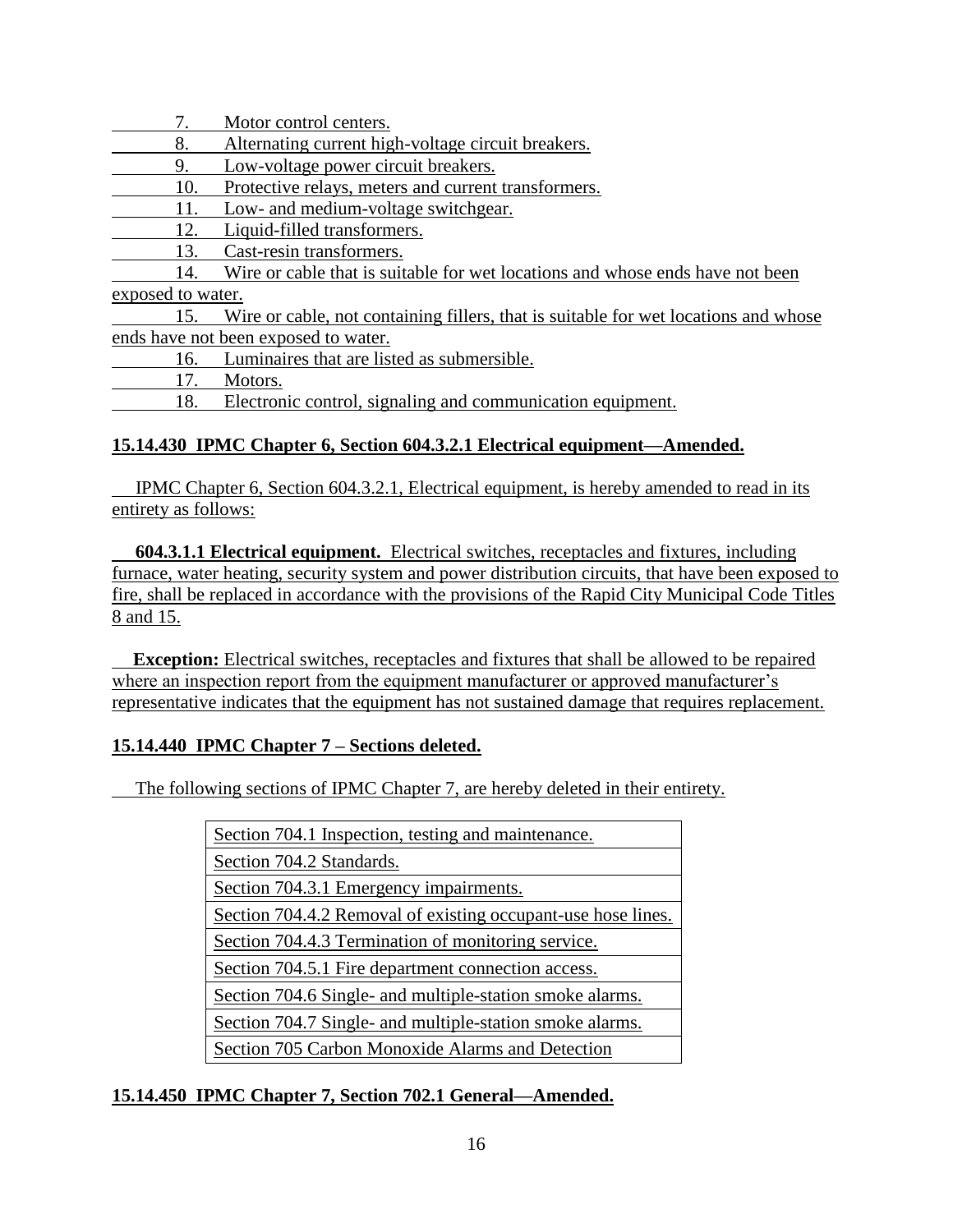IPMC Chapter 7, Section 702.1, General, is hereby amended to read in its entirety as follows:

 **702.1 General.** A safe, continuous and unobstructed path of travel shall be provided from any point in a building or structure to the public way. Means of egress shall comply with the International Building Code and International Residential Code or International Fire Code as adopted in the Rapid City Municipal Code.

### **15.14.460 IPMC Chapter 7, Section 702.3 Locked doors—Amended.**

 IPMC Chapter 7, Section 702.3, Locked doors, is hereby amended to read in its entirety as follows:

 **702.3 Locked doors.** Means of egress doors shall be readily openable from the side from which egress is to be made without the need for keys, special knowledge or effort.

## **15.14.470 IPMC Chapter 7, Section 703 Fire-resistance ratings—Amended.**

 IPMC Chapter 7, Section 703 Fire-resistance ratings, is hereby amended to read in its entirety as follows:

 **703.1 Fire-resistance-rated assemblies.** The provisions of this chapter shall govern maintenance of the materials, systems and assemblies used for structural fire resistance and fireresistance-rated construction separation of adjacent spaces to safeguard against the spread of fire and smoke within a building and the spread of fire to or from buildings.

 **703.2 Unsafe conditions.** Where any components are not maintained and do not function as intended or do not have the fire resistance required by the code under which the building was constructed or altered, such components or portions thereof shall be deemed unsafe conditions in accordance with the International Building Code and International Residential Code or International Fire Code as adopted in the Rapid City Municipal Code. Components or portions thereof determined to be unsafe shall be repaired or replaced to conform to that code under which the building was constructed or altered. Where the condition of components is such that any building, structure or portion thereof presents an imminent danger to the occupants of the building, structure or portion thereof, the Building Official shall act in accordance with the Rapid City Municipal Code.

 **703.3 Maintenance.** The required fire-resistance rating of fire-resistance-rated construction, including walls, firestops, shaft enclosures, partitions, smoke barriers, floors, fire-resistive coatings and sprayed fire-resistant materials applied to structural members and joint systems, shall be maintained. Openings made therein for the passage of pipes, electrical conduit, wires, ducts, air transfer and any other reason shall be protected with approved methods capable of resisting the passage of smoke and fire. Openings through fire-resistance-rated assemblies shall be protected by self- or automatic-closing doors of approved construction meeting the fire protection requirements for the assembly.